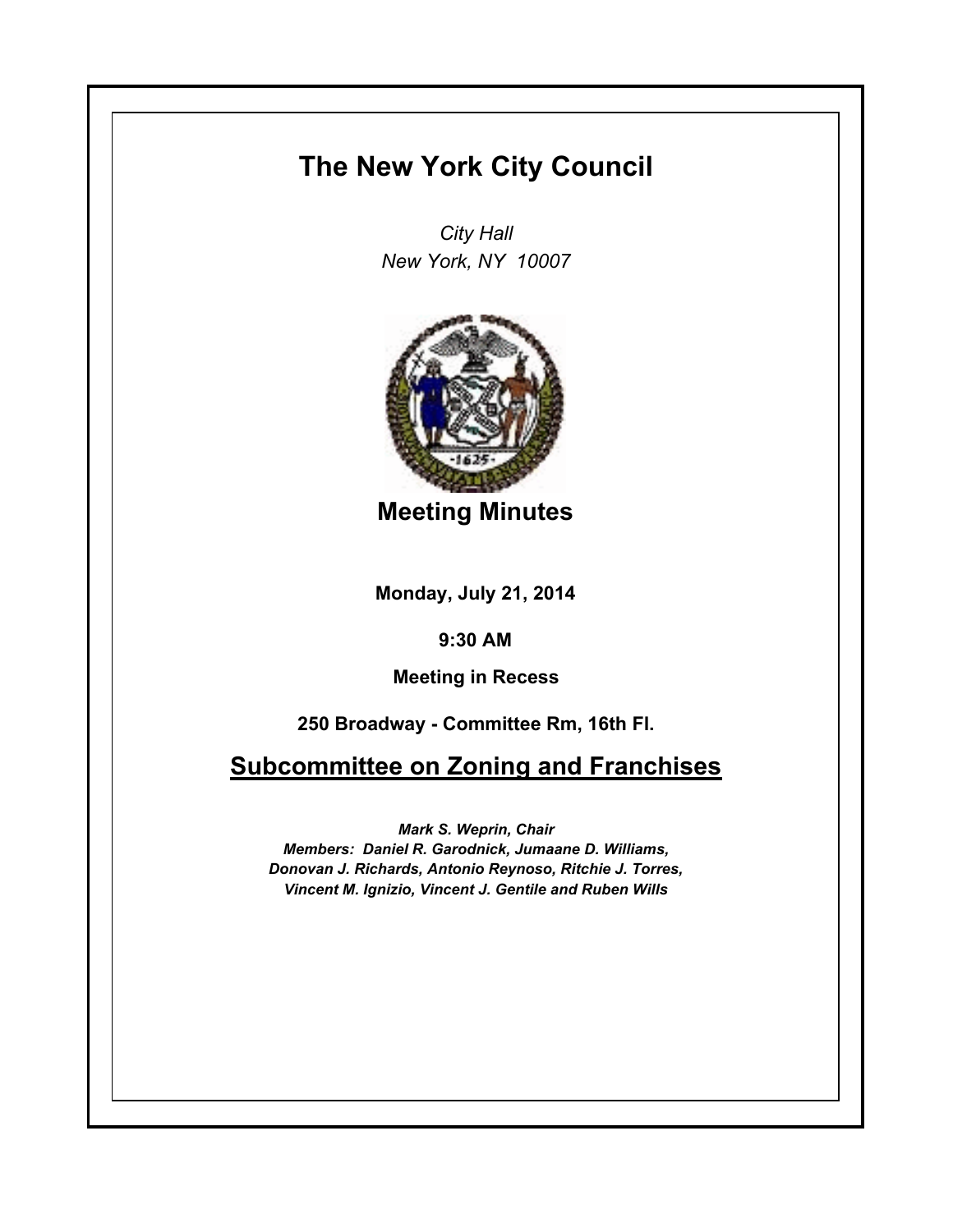| LU 0098-2014 | Application no. 140275 ZMQ submitted by Hunters Point 49 LLC<br>pursuant to Sections 197-c and 201 of the New York City Charter<br>for an amendment of the Zoning Map, Section No. 9b, changing<br>from M1-4 to M1-5/R7X and establishing the Special Long Island<br>City District on Block 61, Lots 50, 55 and p/o 5, and Block 72, Lot<br>p/o 1, Borough of Queens, Community Board 2, Council District 26.                                                                  |                                                                                                                                                                                                   |  |
|--------------|--------------------------------------------------------------------------------------------------------------------------------------------------------------------------------------------------------------------------------------------------------------------------------------------------------------------------------------------------------------------------------------------------------------------------------------------------------------------------------|---------------------------------------------------------------------------------------------------------------------------------------------------------------------------------------------------|--|
|              | <b>Attachments:</b>                                                                                                                                                                                                                                                                                                                                                                                                                                                            | Land Use Calendar - Week of July 21, 2014 - July 25, 2014, Continuation of<br>the Recessed Zoning Subcommittee Meeting, Land Use Calendar - July 22,<br>2014, Hearing Transcript - Zoning 7/21/14 |  |
|              | This Land Use Application was Hearing Held by Committee                                                                                                                                                                                                                                                                                                                                                                                                                        |                                                                                                                                                                                                   |  |
|              | Attachments:                                                                                                                                                                                                                                                                                                                                                                                                                                                                   | Land Use Calendar - Week of July 21, 2014 - July 25, 2014, Continuation of<br>the Recessed Zoning Subcommittee Meeting, Land Use Calendar - July 22,<br>2014, Hearing Transcript - Zoning 7/21/14 |  |
|              |                                                                                                                                                                                                                                                                                                                                                                                                                                                                                | This Land Use Application was Recessed                                                                                                                                                            |  |
| LU 0099-2014 | Application no. 140274 ZRQ submitted by Hunters Point 49 LLC<br>pursuant to Sections 197-c and 201 of the New York City Charter<br>for an amendment of the Zoning Resolution of the City of New York,<br>relating to Article XI, Chapter 7 to enlarge the Special Long Island<br>City Mixed Use District, and to modify sidewalk café provisions and<br>expand the Hunters Point Subdistrict boundaries therein, Borough<br>of Queens, Community Board 8, Council District 26. |                                                                                                                                                                                                   |  |
|              | <b>Attachments:</b>                                                                                                                                                                                                                                                                                                                                                                                                                                                            | Land Use Calendar - Week of July 21, 2014 - July 25, 2014, Continuation of<br>the Recessed Zoning Subcommittee Meeting, Hearing Transcript - Zoning<br>7/21/14, Land Use Calendar - July 22, 2014 |  |
|              | This Land Use Application was Hearing Held by Committee                                                                                                                                                                                                                                                                                                                                                                                                                        |                                                                                                                                                                                                   |  |
|              | Attachments:                                                                                                                                                                                                                                                                                                                                                                                                                                                                   | Land Use Calendar - Week of July 21, 2014 - July 25, 2014, Continuation of<br>the Recessed Zoning Subcommittee Meeting, Hearing Transcript - Zoning<br>7/21/14, Land Use Calendar - July 22, 2014 |  |

**This Land Use Application was Recessed**